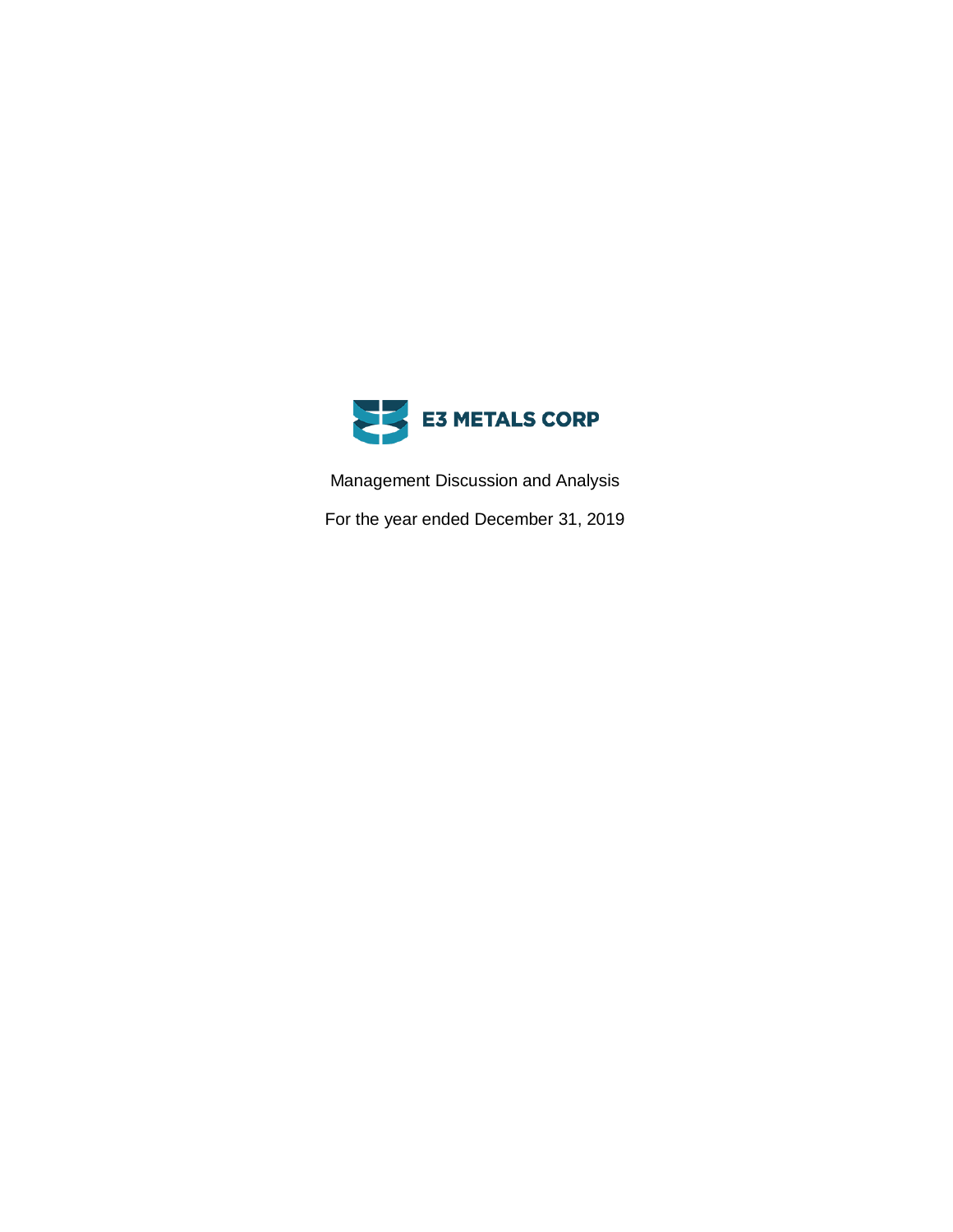

This Management Discussion and Analysis ("MD&A") of E3 Metals Corp. (the "Company" or "E3 Metals") provides a summary of the activities, results of operations and financial condition of the Company as at and for the years ended December 31, 2019 and 2018. The MD&A has been prepared by management as of April 9, 2020, and should be read together with the audited consolidated financial statements for the years ended December 31, 2019 and 2018 and related notes thereto, which are prepared in accordance with International Financial Reporting Standards ("IFRS"). All amounts are stated in Canadian Dollars unless otherwise indicated.

The Company is an exploration company engaged in the acquisition and exploration of resource properties. The Company's shares trade on the TSX Venture Exchange (the "Exchange") under the trading symbol "ETMC".

### **Forward-looking statements**

These forward-looking statements are based on current expectations and various estimates, factors and assumptions, and involve known and unknown risks, uncertainties and other factors. All statements, other than statements of historical fact, included herein, including without limitation, statements about the Company's ability to effectively implement its planned exploration programs; unexpected events and delays in the course of its exploration and drilling programs; the ability of the Company to raise the capital necessary to conduct its planned exploration programs and to continue exploration on its properties; the failure to discover any significant amounts of lithium or other minerals on any of the Company's properties; the fact that the Company's properties are in the exploration stage and exploration and development of mineral properties involves a high degree of risk and few properties which are explored are ultimately developed into producing mineral properties; the fact that the mineral industry is highly competitive and E3 Metals will be competing against competitors that may be larger and better capitalized, have access to more efficient technology, and have access to reserves of minerals that are cheaper to extract and process; the fluctuations in the price of minerals and the future prices of minerals; the fact that if the price of minerals deceases significantly, any minerals discovered on any of the Company's properties may become uneconomical to extract; the continued demand for minerals and lithium; that fact that resource figures for minerals are estimates only and no assurances can be given than any estimated levels of minerals will actually be produced; governmental regulation of mining activities and oil and gas in Alberta and elsewhere, including regulations relating to prices, taxes, royalties, land tenure, land use, importing and exporting of minerals and environmental protection; environmental regulation, which mandate, among other things, the maintenance of air and water quality standards and land reclamation, limitations on the general, transportation, storage and disposal of solid and hazardous waste; environmental hazards which may exist on the properties which are unknown to E3 Metals at present and which have been caused by previous or existing owners or operators of the properties; reclamation costs which are uncertain; the fact that commercial quantities of minerals may not be discovered on current properties or other future properties and even if commercial quantities of minerals are discovered, that such properties can be brought to a stage where such mineral resources can profitably be produced there from; the failure of plant or equipment processes to operate as anticipated; the inability to obtain the necessary approvals for the further exploration and development of all or any of the Company's properties; risks inherent in the mineral exploration and development business; the uncertainty of the requirements demanded by environmental agencies; the Company's ability to hire and retain qualified employees and consultants necessary for the exploration and development of any of E3 Metals' properties and for the operation of its business; and other risks related to mining activities that are beyond the Company's control.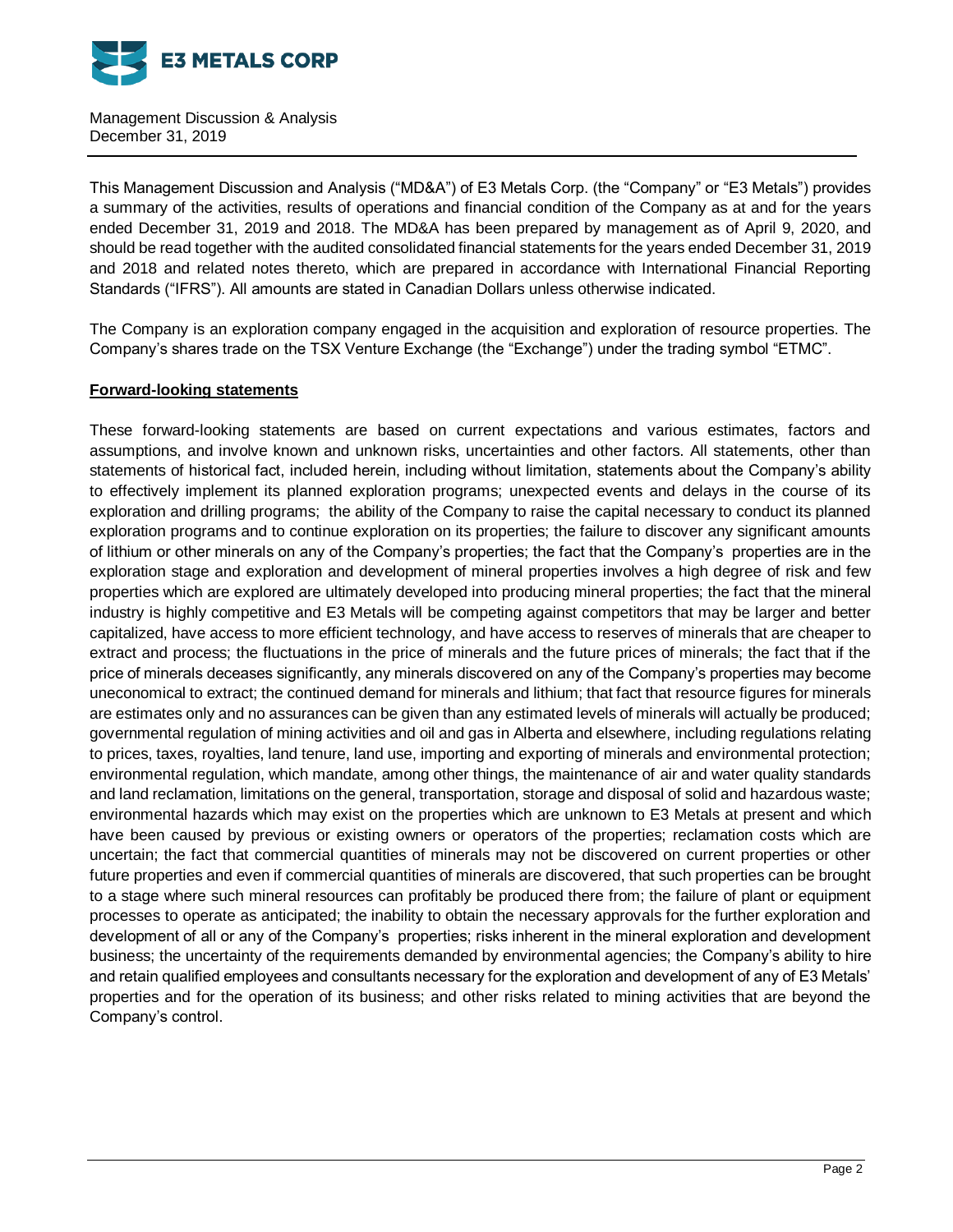

Forward-looking statements contained herein are made as of the date of this MD&A, and the Company disclaims any obligation to update any forward-looking statements, except as required by law, whether as a result of new information, future events or results or otherwise. There can be no assurance that forward-looking statements will prove to be accurate, as actual results and future events could differ materially from those anticipated in such statements. Accordingly, readers should not place undue reliance on forward-looking statements.

### **Corporate Summary**

The Company was incorporated on August 19, 1998 under the laws of British Columbia. The Company is presently a "Venture Issuer", as defined in NI 51-102.

The Company has a wholly-owned Mexican subsidiary, Mexigold Resources SA de CV ("MAU Mexico"), incorporated on March 4, 2011. MAU Mexico is inactive with no assets or liabilities. The Company had a Canadian subsidiary, 0904254 BC Ltd. ("0904254 BC"), incorporated on March 1, 2011. During the year ended December 31, 2018, 0904254 BC was dissolved. The Company owns 99% and 0904254 BC owned 1% of MAU Mexico.

Effective July 9, 2015, the Company's listing was transferred to the NEX board of the Exchange ("NEX") in accordance with TSX-V Policy 2.5 as the Company was not able to maintain the requirements for a TSX-V Tier 2 company. The Company was listed on NEX under the symbol SAV.H.

On August 22, 2016, the Company changed its name from Mexigold Corp. to Savannah Gold Corp. and its stock symbol from MAU.H to SAV.H. The Company also consolidated its share capital on a ratio of one new postconsolidated common share for every two old pre-consolidated common shares.

Effective March 3, 2017, the Company consolidated its share capital on a ratio of five old common shares for every one new post-consolidated share. On completion of the consolidation, the Company had 3,046,021 issued and outstanding common shares.

On May 30, 2017, the Company completed a Fundamental Acquisition (as that term is defined in the policies of the Exchange) (the "Transaction") with 1975293 Alberta Ltd.("Alberta Co"), whereby all outstanding securities of Alberta Co. have been exchanged for securities of the Company pursuant to a Definitive Share Exchange Agreement dated May 8, 2017 and through the Transaction acquired the Alberta Lithium Project. The Company changed its name to E3 Metals Corp. and upgraded its listing to Tier 2 of the Exchange subsequent to the closing of the Transaction.

As part of the Transaction, the Company paid Alberta Co. \$150,000 in cash to settle its outstanding debt owed to Revere Development Corp., issued a total of 6,000,000 common shares of the Company (the "Escrow Shares") and 600,000 share purchase warrants in exchange for all of the issued and outstanding shares and share purchase warrants of Alberta Co.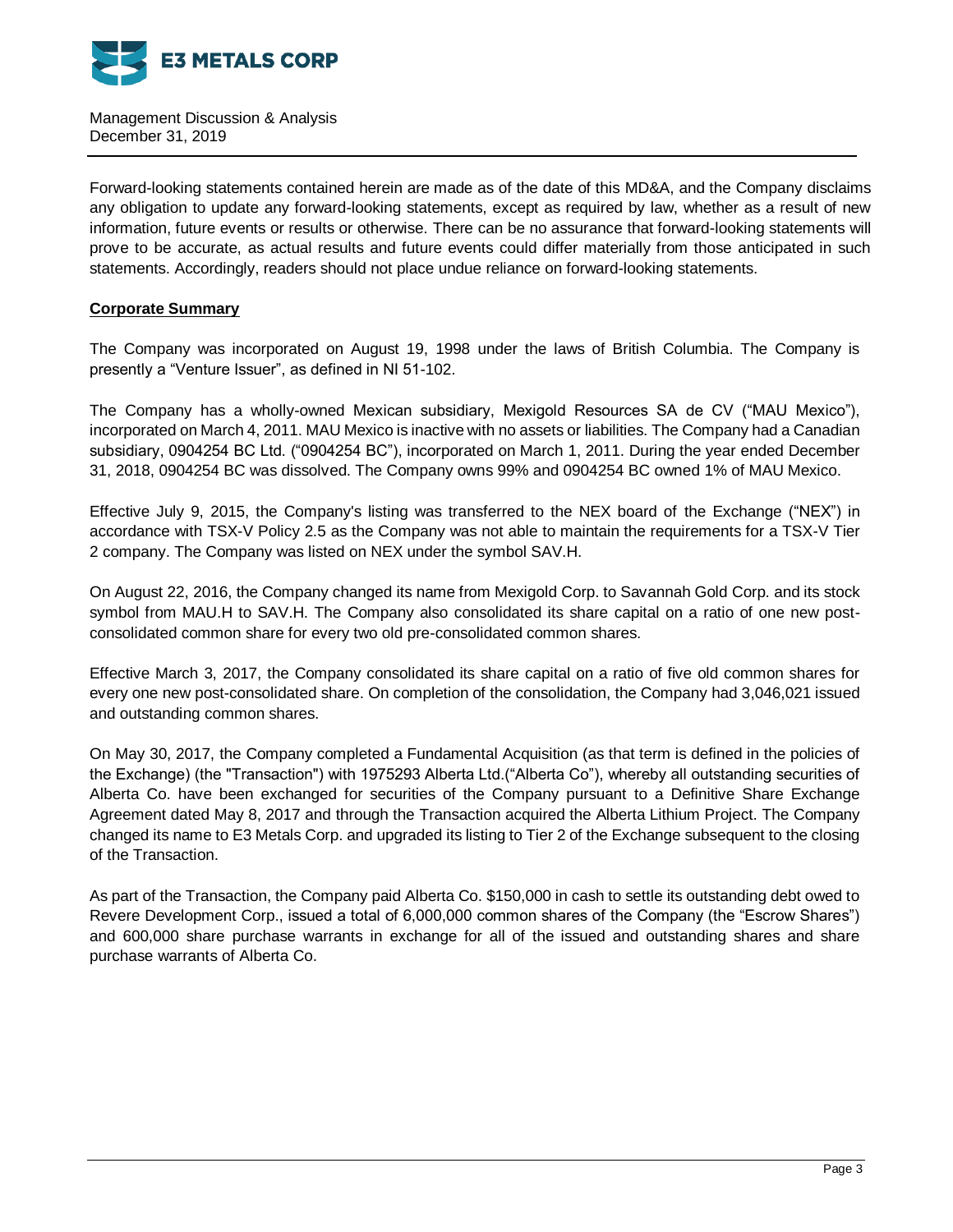

## **Alberta Lithium Project**

The Alberta Lithium Project is a lithium brine project being developed on the backbone of the oil and gas industry in Alberta, Canada. Development and eventual construction aimed for this project differs very little in practice form the oil and gas industry as it involves much of the same types of infrastructure and know-how already well established locally. The social licence is therefore well established and E3 Meals anticipates being permitted under the same governing body.

Utilizing its proprietary Direct Lithium Extraction ("DLE") Ion-Exchange Technology, the Company is developing a new source of lithium extracted from brine water reservoirs underlying oil and gas fields in Alberta. E3 Meals goal is the develop a process for the commercial production of high purity lithium products fed directly into lithiumion batteries for the growing electrification of transportation, thus capitalizing on projection of significant increases in demand for these products.

In 2017, the Company acquired a 100% interest in its Alberta Lithium Project covering the Leduc reservoir in south-central Alberta, comprising 68 Alberta Metallic and Industrial Mineral Permits ("MIM Permits") totaling 554,801 hectares (5,548 square kilometers) in the following areas:

- Central Clearwater: 21 contiguous permits totaling 157,305 hectares;
- Exshaw West: 18 contiguous permits totaling 142,285 hectares;
- North Rocky: 24 contiguous permits totaling 184,022 hectares;
- Sunbreaker: 2 contiguous permits totaling 15,678 hectares; and
- Drumheller: 8 contiguous permits totaling 55,511 hectares.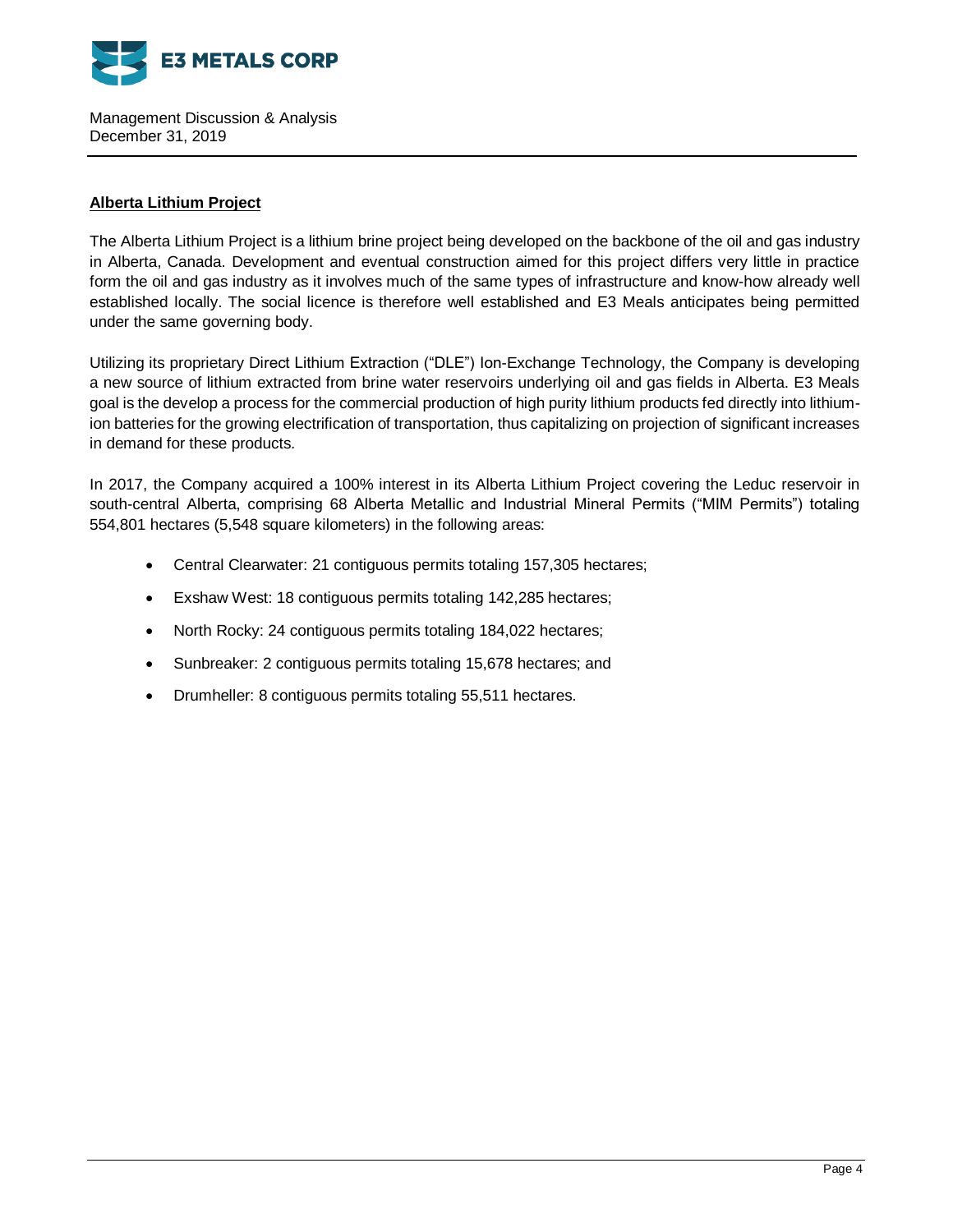

A map of outlining the approximate locations of the major permit areas is shown below:



- 1 Central Clearwater Resource Area
- 2 North Rocky Resource Area
- 3 Exshaw West Resources Area

As part of the acquisition of the Central Clearwater MIM permits, the Company signed a Royalty Agreement pursuant to which it has agreed to pay to the royalty owner a perpetual production royalty equal to 2.25% (the "Royalty") of the gross proceeds from all products that are extracted from seven specific Clearwater MIM permits.

The Company has the option, at any time before September 30, 2020, to purchase all or a portion of the royalty at a price of:

- \$600,000 for the entire 2.25% of the Royalty, or
- \$75,000 for each 0.25% of the Royalty, provided that the maximum amount to purchase the entire 2.25% of the Royalty will be \$600,000.

The five project areas were specifically selected, and were of the first to be staked in the region due to their ability to deliver the large volumes of water. Historical lithium concentrations in the region range as high as 135mg/L within the Leduc reservoir. Ease of on-the-ground access in combination with the large amount of existing infrastructure and well data associated with the production of oil and gas is the reason E3 Metals has focused its efforts in the region. Combining this with the Company's DLE processing technology, the company plans on developing the first commercial lithium production in Alberta.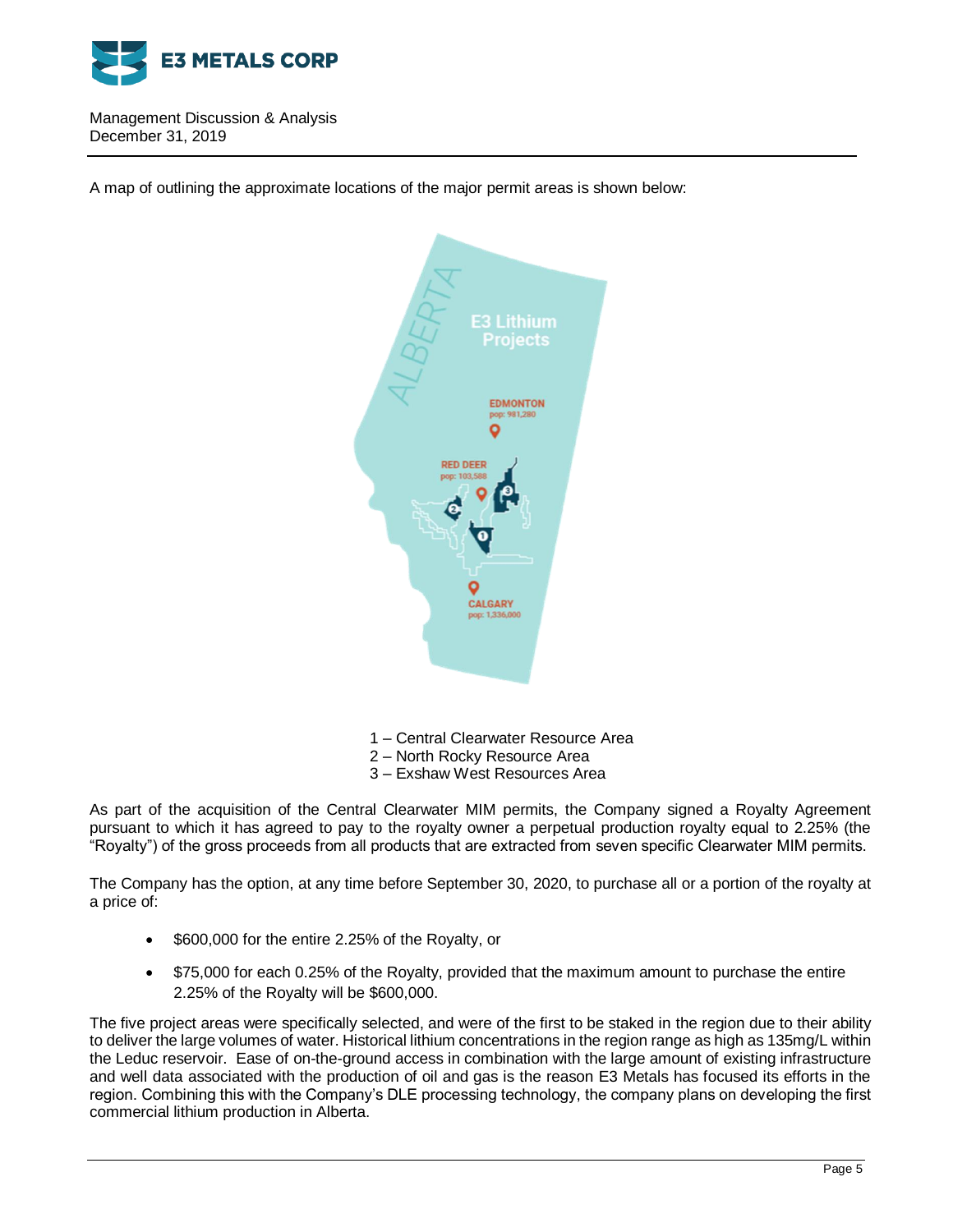

### **Inferred Mineral Resource Estimates**

In 2017, the Company completed two National Instrument 43-101 inferred mineral resource estimates of a combined 2.83 million tonnes of LCE. This includes the Central Clearwater Resource Area: 4,617,079,087 cubic metres (4.6 cubic kilometres) of brine formation water at an average grade of 77.4 milligrams per litre for 1.9Mt of lithium carbonate equivalent ("LCE"). In the North Rocky Resource Area: 3,312,431,608 cubic meters (3.3 cubic kilometers) of brine formation water at an average grade of 52.9 milligrams per litre for 0.93Mt of LCE. Elemental lithium is converted to lithium carbonate by multiplying by 5.323, typically referred to as lithium carbonate equivalent ("LCE").

In May 2018, the Company completed a third National Instrument 43-101 inferred mineral resource estimate of 3.9 million tonnes ("Mt") LCE in the Exshaw West resource area. The magnitude of this new resource area, in addition to the North Rocky and Central Clearwater resource areas, demonstrates the project's significant lithium production potential.

E3 Metals total combined inferred lithium mineral resources (over covering the Rocky Property, Clearwater Property and Exshaw West Property) is 6.7 Mt LCE and includes covers only approximately 34% of E3 Metals total Alberta ' Petro-Lithium Project Area.

The Company plans to evaluate the potential to upgrade portions of its inferred resource to measured and indicated in 2021.

The Company's NI 43-101 technical reports for the Central Clearwater, North Rocky and Exshaw West project areas are filed on the Company's SEDAR profile [\(www.sedar.com\)](http://www.sedar.com/) as well as on the Company's website [\(www.e3metalscorp.com\)](http://www.e3metalscorp.com/).

# **Development of Lithium Extraction Technology**

With a large potential source of lithium secured, management's focus has shifted to demonstrating the technological viability of the project. E3 Metals' process of delivering high grade lithium hydroxide or carbonate to the market is being developed as three major steps. The first step involves pumping the brine to surface using new or existing infrastructure, or a combination of both. This process is well understood in Alberta through oil and gas production which has demonstrated that large volumes of brine can be cycled to surface and back into the reservoir. The use of existing infrastructure has the potential to reduce the Company's development costs. The second step uses E3 Metals' proprietary DLE technology employing ion-exchange to extract lithium. The process both concentrates the brine and removes the majority of the impurities in one step (see E3 Metals news releases on May 29, 2018, December 4, 2018, March 4, 2019). This technology development is the key link between the existing brine production and readily available technology potentially utilized for the third step of lithium production. The third step is the production of a high purity lithium salt and involves refining the concentrate generated from E3's DLE process to further remove the last of the impurities and produce a high-grade lithium product for direct sale into the battery market. The Company believes the key to the defining a feasible project in the future is the continued development of its' proprietary concentration technology, which has demonstrated it will efficiently concentrate lithium and remove brine impurities. All other process steps may utilize existing technology modified slightly for the specifics of the Alberta Lithium Project.

# **Livent Transaction**

In September of 2019, E3 Metals signed a Joint Development Agreement with Livent Corporation. As a result of the agreement, a jointly controlled company was incorporated: 2216747 Alberta Ltd. ("Devco). The focus of this agreement is for Livent to assist in developing E3's proprietary DLE technology by deploying their significant lithium production expertise.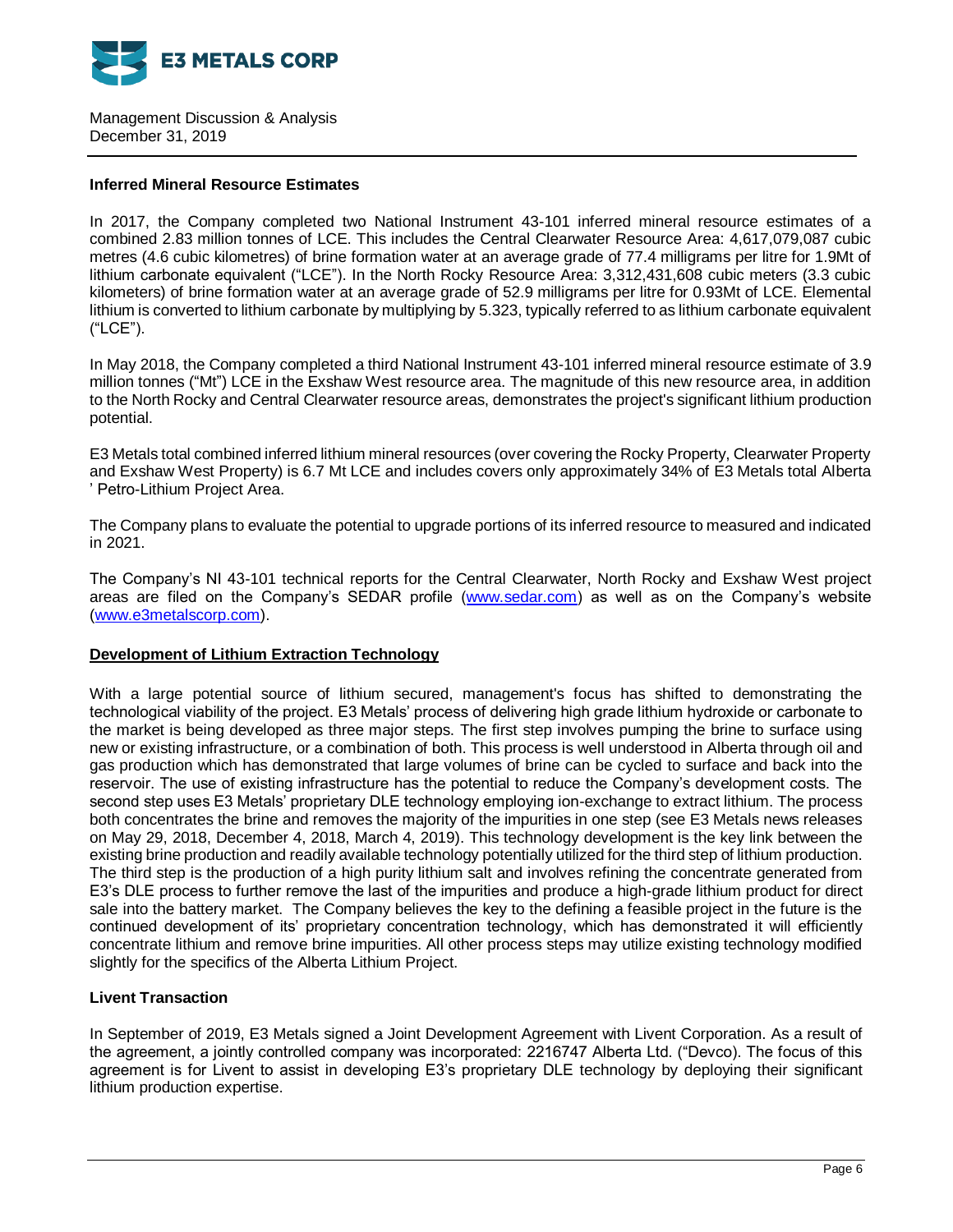

### **Joint Development Project**

E3 Metals and Livent will jointly accelerate the development of E3's proprietary DLE process and overall lithium production processes through two stages of development:

- (1) Ion Exchange (IX) Project The first stage will include finalizing the commercial readiness of the ion exchange sorbent. The sorbent is used to produce a high purity lithium concentrate from Alberta brine; and
- (2) Pilot Plant Project The second stage will include the construction and operation of a custom pilot plant deployed in Alberta for testing the IX Process and further processing of the concentrate into a saleable lithium product at a larger scale. The result of this stage will be a detailed process overview and economic development plan for E3's Alberta Lithium Project.

### **Investment Agreement**

Livent will contribute up to US\$ 5.5 million to fund the Joint Development Project. On satisfaction of the full US\$ 5.5 million in funding and completion of the Joint Development Project, for a period of 90 days, Livent will have the option to convert its investment into 6,229,368 common shares in the capital of E3, representing 19.9% of E3 based on the current share structure (the "Conversion").

Under this arrangement, E3 has no obligation to contribute any funding to the Joint Development Project and should Livent not fulfill the entire US\$ 5.5 million, then:

- (i) Livent is not entitled to the Conversion;
- (ii) E3 has no obligation to return any funds invested by Livent; and
- (iii) all Intellectual Property and jointly developed new IP will revert to E3.

Livent has also been granted additional anti-dilution rights. In the event Livent elects to proceed with the Conversion, Livent can appoint one member to E3's Board of Directors, provided Livent maintains not less than a 5% equity interest. The complete Joint Development Agreement is available on the Company's SEDAR profile at [www.sedar.com](http://www.sedar.com/) and a summary was provided in the Company's announcement dated September 13, 2019.

While E3 Metals cannot speculate on the price and issuance of common shares by E3 between now and the time that Livent may convert, the current Conversion price was calculated as \$1.17 per share. This was calculated based on the current USD/CAD exchange rate (USD \$5.5 million = approximately CAD \$7.2956 million) divided by 6,229,368 shares (being the number of shares Livent is currently entitled to convert its investment into). Notwithstanding the foregoing, E3 Metals makes no representations as to the trading price of its shares on the TSX Venture Exchange.

### **Other Technology Developments and Grant Funding**

E3 Metals completed a series of grant-funded projects through 2019 that were initiated in 2018 and have contributed to the advancement the Company's proprietary DLE technology.

In 2018, the National Research Council Canada's Industrial Research Assistance Program ("NRC-IRAP") awarded E3 a technology development grant of \$56,000 to assist in the development of E3's DLE technology. The project completed in August 2019 and E3 received a total of \$55,320 in 2019 under this project.

On April 25, 2019, the Company signed an agreement with NRC-IRAP pursuant to which it would receive up to \$20,000 in funding on a reimbursement basis to offset the costs of additional support staff between May 15 and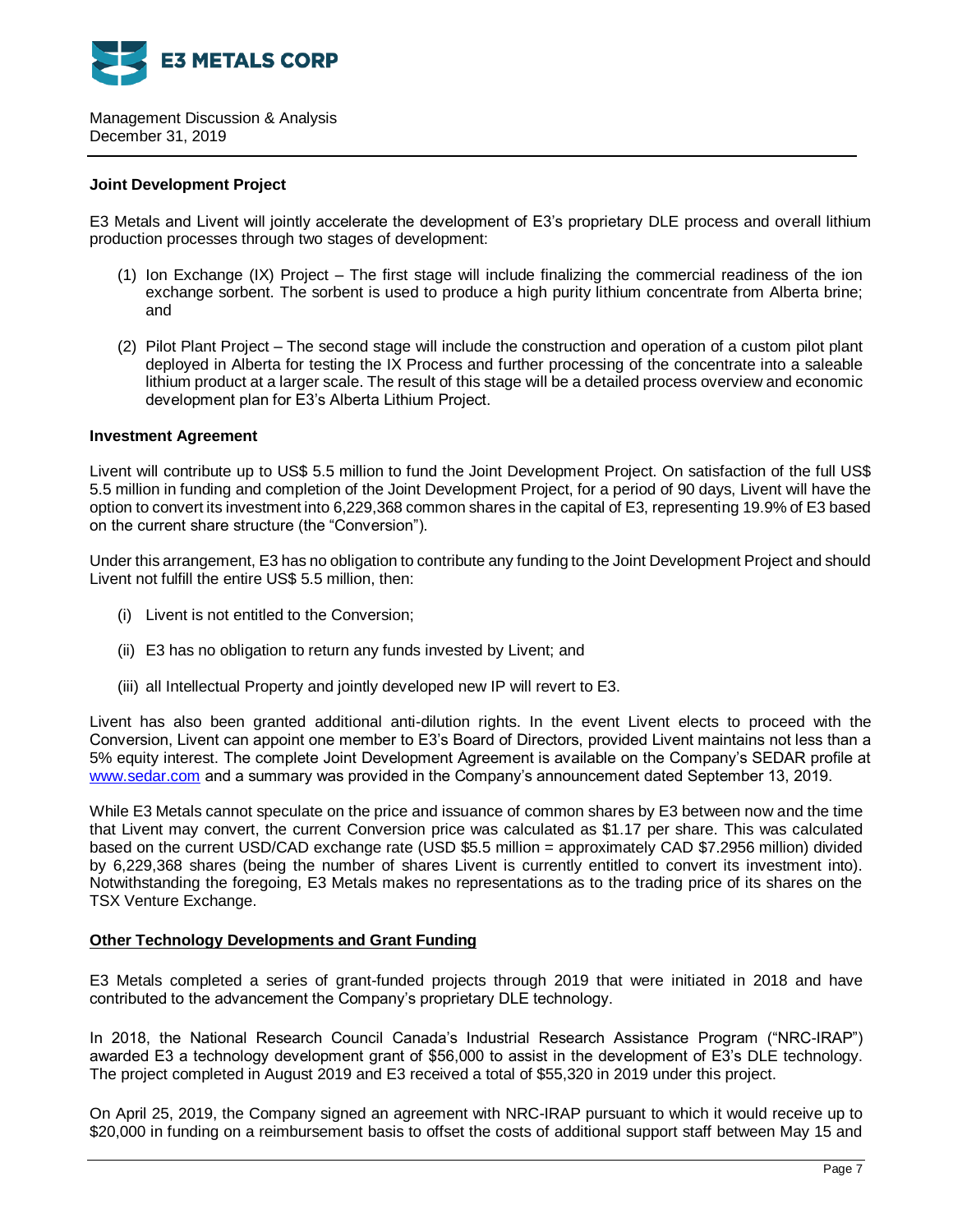

November 30, 2019. The Company applied for the initial reimbursement funding in July 2019 and received \$20,000 from NRC during 2019 for this project.

In 2018, the Company was awarded \$100,000 in funding from the National Science & Engineering Research Council ("NSERC") to support the advancement of the Company's DLE technology with the University of Alberta. Pursuant to the terms of the grant, the Company provided \$50,000 throughout the term of the project combined with the NSERC \$100,000 contribution to the University of Alberta. The project completed in early 2019.

In 2018, the Company was awarded \$100,000 of grant funding from Alberta Innovates ("AI"), an Alberta provincial funding agency, to assist in the technology development work at GreenCentre Canada. This funding supported the development and scaling of the Company's DLE technology towards commercialization. The company received \$90,000 in 2019 from AI (2018 – \$10,000).

In August 2019, E3 was awarded a Technology Development Project under GreenCentre Canada's RISE (Raising Innovative and Sustainable Enterprises) program, which involved a 6-month project at no cost to the company to advance E3's DLE technology. The project completed early in 2020.

### **Alberta Lithium Project Costs**

|                                  | <b>Alberta Petro-Lithium Project</b> |           |  |
|----------------------------------|--------------------------------------|-----------|--|
| <b>Acquisition Costs:</b>        |                                      |           |  |
| Balance December 31, 2018        | \$                                   | 1,649,009 |  |
| Permitting costs                 |                                      | 3,750     |  |
| <b>Balance December 31, 2019</b> | \$                                   | 1,652,759 |  |
| <b>Exploration Costs:</b>        |                                      |           |  |
| Balance December 31, 2018        | \$                                   | 862,067   |  |
| 2019 expenditures                |                                      | 206,652   |  |
| Balance, December 31, 2019       | \$                                   | 1,068,719 |  |
|                                  |                                      |           |  |
| Total, December 31, 2018         | \$                                   | 2,511,076 |  |
| Total, December 31, 2019         | S                                    | 2,721,478 |  |

The following table summarizes the Company's exploration and evaluation asset expenditures in the permit areas to December 31, 2019:

### **Intangible Assets – Intellectual Property**

On December 28, 2018, E3 filed a patent application in the U.S. on technology that was developed in conjunction with the Alessi Lab at the University of Alberta. The patent application was for "Lithium Extraction From Low Grade Petro-Brine by Ion Exchange" and was assigned the Provisional Patent Application No. 62/786,106 (the "IP"). The inventors of the technology working at the Alessi Lab assigned their rights to the technology to the University of Alberta and E3 in February 2019. Previously, in 2017, the University and E3 had entered into a Collaboration Agreement pursuant to which all commercial rights available as a result of the intellectual property subsequently developed through the collaboration, which would include the IP, vested entirely to E3.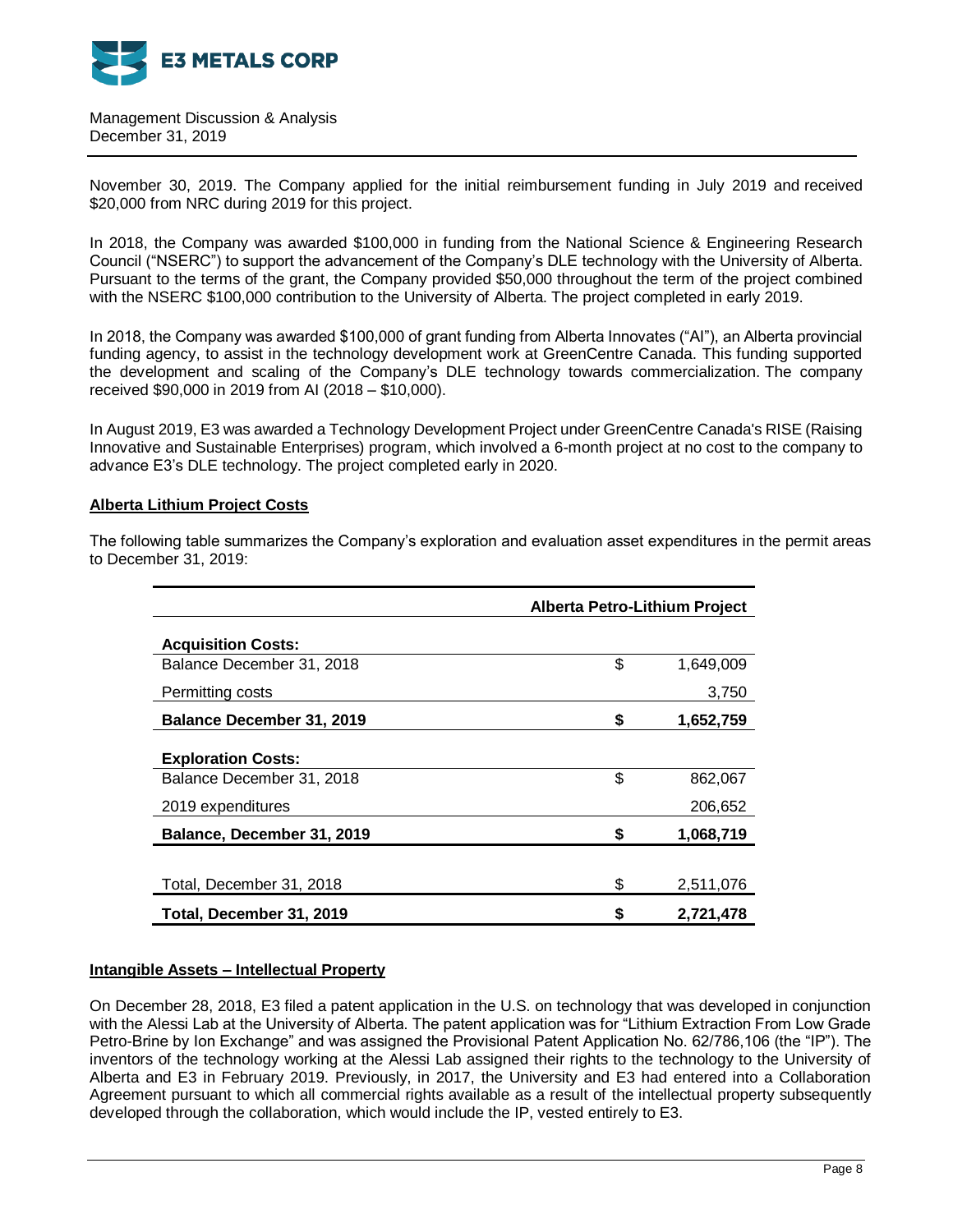

On December 20, 2019, the Company filed International PCT Patent Application No. PCT/CA2019/051882 – "Sorbent Compositions, Methods of Manufacture and Use in Extracting and Concentrating Lithium from Brines" with the Canadian Intellectual Property Office.

In 2019, E3 spent \$402,266 on the continuing development of the Intellectual Property; \$313,729 was spent directly by E3; and the Company included its 50% share of the amount spent by Devco - \$88,537. E3 also received \$165,321 in grant funding, which was offset the development costs incurred.

|                                                             | December 31, 2019 | December 31, 2018 |
|-------------------------------------------------------------|-------------------|-------------------|
| Opening balance                                             | \$                | \$<br>٠           |
| Consultants                                                 | 286,530           |                   |
| Water analysis                                              | 20,084            |                   |
| Other expenditures                                          | 7,115             |                   |
| E3's share of IP development expenditures incurred by Devco | 88,537            |                   |
|                                                             | 402,266           |                   |
| Grants received                                             | (165,321)         |                   |
| Balance, end of year                                        | \$236,945         | $\blacksquare$    |

### **Financial Information and Analysis**

### **Selected Annual Information**

| December 31                              |    | 2019           |    | 2018          |    | 2017          |
|------------------------------------------|----|----------------|----|---------------|----|---------------|
| Net loss                                 |    | \$ (2,371,778) |    | \$(1,379,487) | S. | (1, 198, 103) |
| Loss per share                           | \$ | (0.10)         |    | (0.07)        | \$ | (0.11)        |
| Total assets                             |    | 4,479,447      | S. | 2,911,363     | S  | 2,597,181     |
| Total long term liabilities              | S  | Nil            | \$ | Nil           | \$ | Nil           |
| Cash dividends declared per common share | S  | Nil            | S  | Nil           | \$ | Nil           |

The increase in total assets for 2019 is a result of the following:

- The inclusion of 50% of the assets of the Company's 50% owned and jointly operated subsidiary 2216747 Alberta Ltd, including \$916,358 in restricted cash;
- Expenditures totaling \$443,596 on the Company's proprietary Ion Exchange technology; and
- The classification of a Right-of-Use asset (the Company's office lease) totaling \$11,433 pursuant to the requirements of IFRS 16.

### **Analysis of the Company's financial performance and condition**

During the year ended December 31, 2019, the Company reported a net loss of \$2,371,778 or \$0.10 per share compared to \$1,379,487 or \$0.07 per share in 2018, an increase in loss of \$967,304. The increase in loss was a result of increases in expenses to \$2,377,011 (2018 – \$1,457,483),

The increase in expenses funded by cash in 2019 was a mainly a result of the following:

 Consulting fees increased from \$352,450 in 2018 to \$598,951 as a result of a full year of part-time CFO costs and an increase in business developement costs over 2018. The Company expects part-time CFO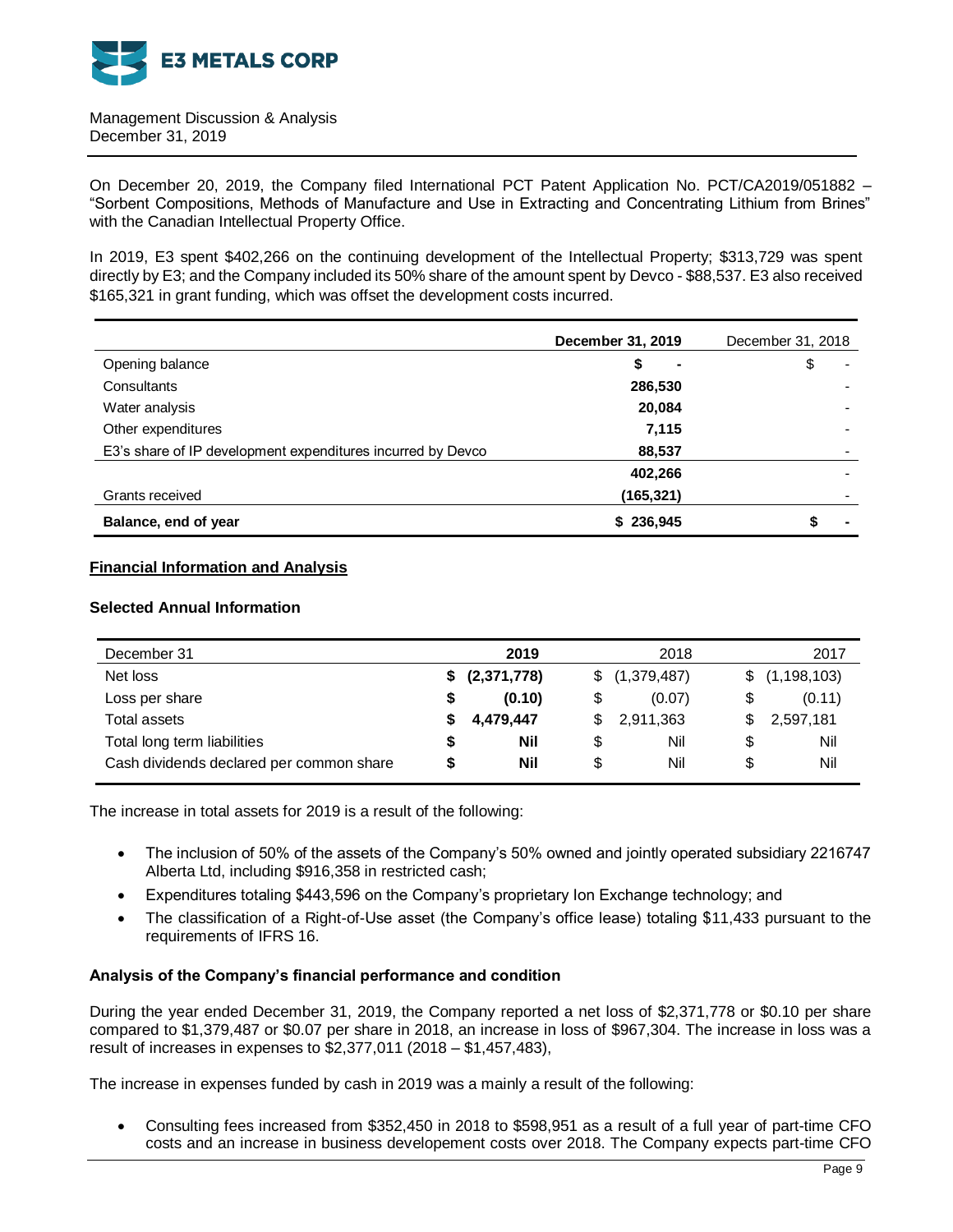

> costs to decrease in 2020 as services provided by The CFO Centre transitions to a fixed monthly retainer. In addition, the Company expects to reduce its business development costs in 2020 as it focuses on its joint development work through Devco;

- Wages and benefits increased to \$480,804 (2018 \$318,151) as the Company added two fulltime technical employees in 2019. The cash requirements for wages and benefits are expected to decrease as a result of the joint development work, which is funded by Devco;
- Professional fees increased to \$356,713 (2018- \$101,062), as a result of increased legal costs associated with the negotiations required prior to executing the joint development agreement with Livent. Legal costs are expected to decrease significantly in 2020; and
- General and administrative expenses increased to \$162,809 (2018 \$146,321) as a result of increases in office rent and other office administrative expenses as the Company expanded in 2018. The Company expects rent and office costs to decrease in 2020 as it will move to a new office location in June 2020 which will reduce total rent and associated costs by approximately 50%.

The Company has budgeted approximately \$900,000 for cash expenses in 2020. This does not include the contribution from Devco to the joint DLE development operations, of which 50% will be included in the Company's 2020 financial statements through proportionate consolidation.

# **Summary of Quarterly Results**

The following is a summary of the net losses incurred by the Company for each of the last eight reported quarters:

| <b>Quarter ended</b> | <b>Net loss</b>  | Loss per share |
|----------------------|------------------|----------------|
| December 31, 2019    | \$<br>(520, 408) | (0.02)         |
| September 30, 2019   | (760, 561)       | (0.04)         |
| June 30, 2019        | (677, 315)       | (0.03)         |
| March 31, 2019       | (413,494)        | (0.01)         |
| December 31, 2018    | \$<br>(289, 432) | (0.01)         |
| September 30, 2018   | (476,006)        | (0.02)         |
| June 30, 2018        | (331, 985)       | (0.02)         |
| March 31, 2018       | (282,064)        | (0.02)         |

### **Liquidity and Capital Resources**

The Company reported a working capital of \$1,054,201 at December 31, 2019 (2018 – \$258,553), representing an increase in working capital of \$795,648. Included in the working capital was \$945,108 in restricted cash, including \$916,358 consolidated from Devco and \$28,750 provided as collateral against a Company credit card. Also included in consolidated working capital is \$40,274 in Accounts Payable and Accrued Liabilities from Devco.

As at December 31, 2019, the Company had net cash on hand of \$1,222,572 compared to cash on hand of \$347,547 at December 31, 2018.

During the year ended December 31, 2018, the Company:

- used \$1,932,927 (2018 \$1,294,047) in operating activities;
- used \$448,475 (2018 \$465,306) in investing activities including \$236,945 for intangible assets, \$201,401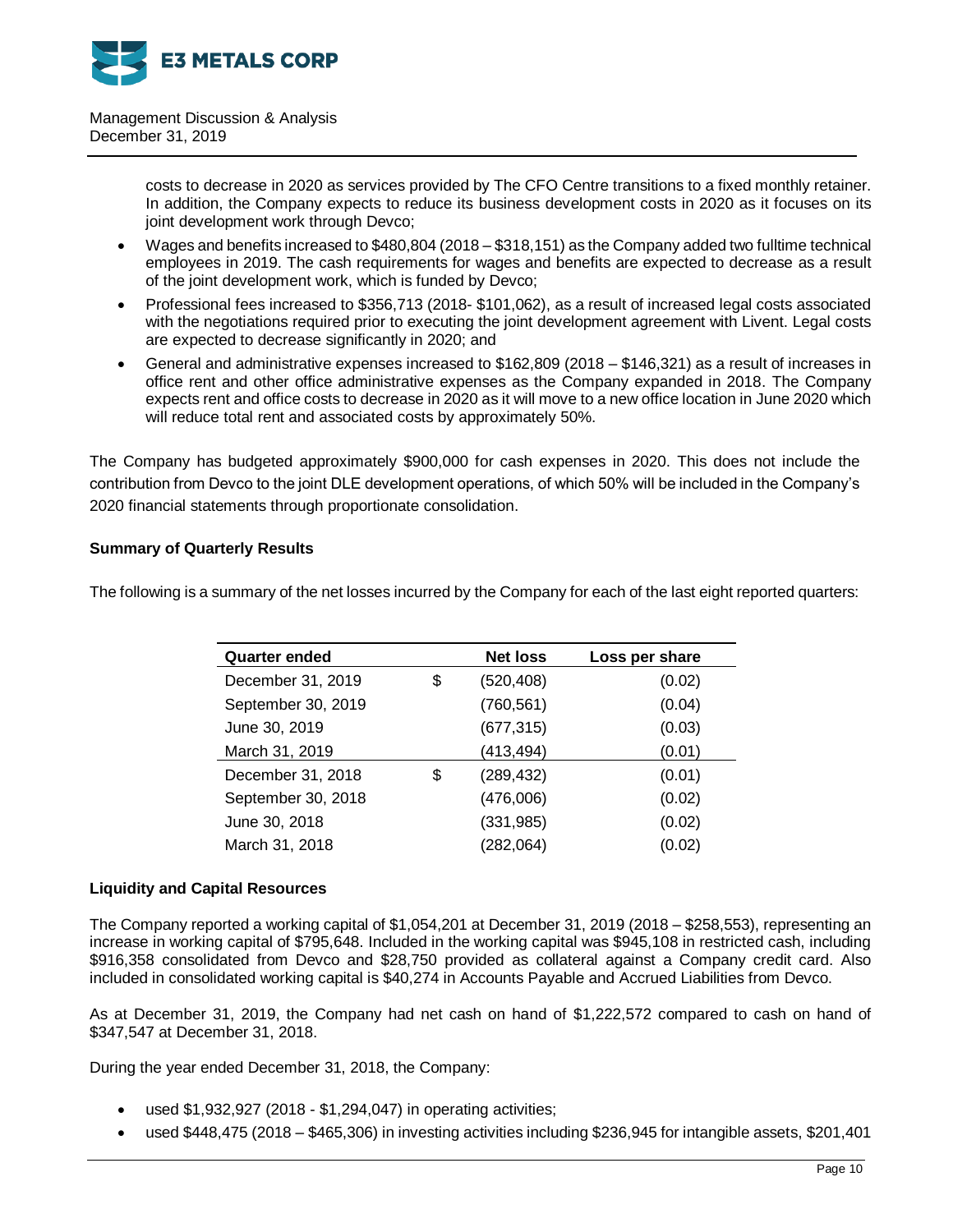

for exploration and evaluation expenditures and \$1,128 for office equipment; and

 generated \$3,256,185 (2018 – \$1,502,826) from its financing activities including \$2,253,812 raised from the private placements, \$40,000 from the exercise of stock options offset by \$30,750 in lease liability payments and the repayment of \$4,153 in short term loans. Also included in financing activities is contributed capital from Devco of \$997,275.

The details of cash financing activities incurred during the year ended December 31, 2019 are as follows:

- On April 4, 2019, the Company completed a non-brokered private placement of 3,971,984 units at a price of \$0.35 per unit for aggregate gross proceeds of \$1,390,194. Each unit consisted of one common share of the Company and one-half of one transferable common share purchase warrant, with each full warrant entitling the holder to acquire one additional common share at a price of \$0.45 until April 4, 2021. As the closing price of the Company's shares on April 4, 2019 exceeded the unit price of the private placement (\$0.40 and \$0.35 respectively), no residual value was allocated to the warrants.
- On July 15, 2019, 100,000 common shares were issued pursuant to the exercise of 100,000 stock options at a price of \$0.40 per share for gross proceeds of \$40,000.
- On December 18, 2019, the Company completed a non-brokered private placement of 2,267,900 units at a price of \$0.40 per unit for aggregate gross proceeds of \$907,160. Each unit consisted of one common share of the Company and one-half of one transferable common share purchase warrant, with each full warrant entitling the holder thereof to acquire one additional common share at a price of \$0.60 until June 18, 2022.

The Company is adequately funded to continue operations through 2020 and will require additional funding in 2021.

# **Risks and Uncertainties**

The Company has not had a history of operations or earnings and the overall success of the Company will be affected by its current and future business activities.

The Company is exposed in varying degrees to a variety of financial instrument related risks, including liquidity risk and market risks with respect to its ability to raise capital through equity markets under acceptable terms and conditions. Management monitors its activities and various factors that could impact the risks in order to manage risks and make timely decisions.

### *Credit risk*

Credit risk is the risk that one party to a financial instrument will fail to discharge an obligation and cause the other party to incur a financial loss. The Company is exposed to credit risk with respect to its cash and receivables. The Company minimizes its exposure to credit risk by placing its cash with Canadian Schedule 1 Chartered banks. While there is concentration of risk by holding all funds with these institutions, management assesses credit risk of cash as low due to the high credit quality rating the institutions have with the rating agencies. Devco's cash is deposited with a separate Canadian Schedule 1 Chartered Bank than those utilized by the Company. As at December 31, 2019, the Company had cash and restricted cash of \$277,464 (December 31, 2018 - \$347,547) and \$945,108 (December 31, 2018 - \$Nil) respectively.

The Company's secondary exposure to credit risk is on its receivable balance. This risk is minimal as receivables consist of refundable government sales taxes of \$34,087 (December 31, 2018 - \$14,092) as well as a trade receivable \$8,500 (December 31, 2018 - nil).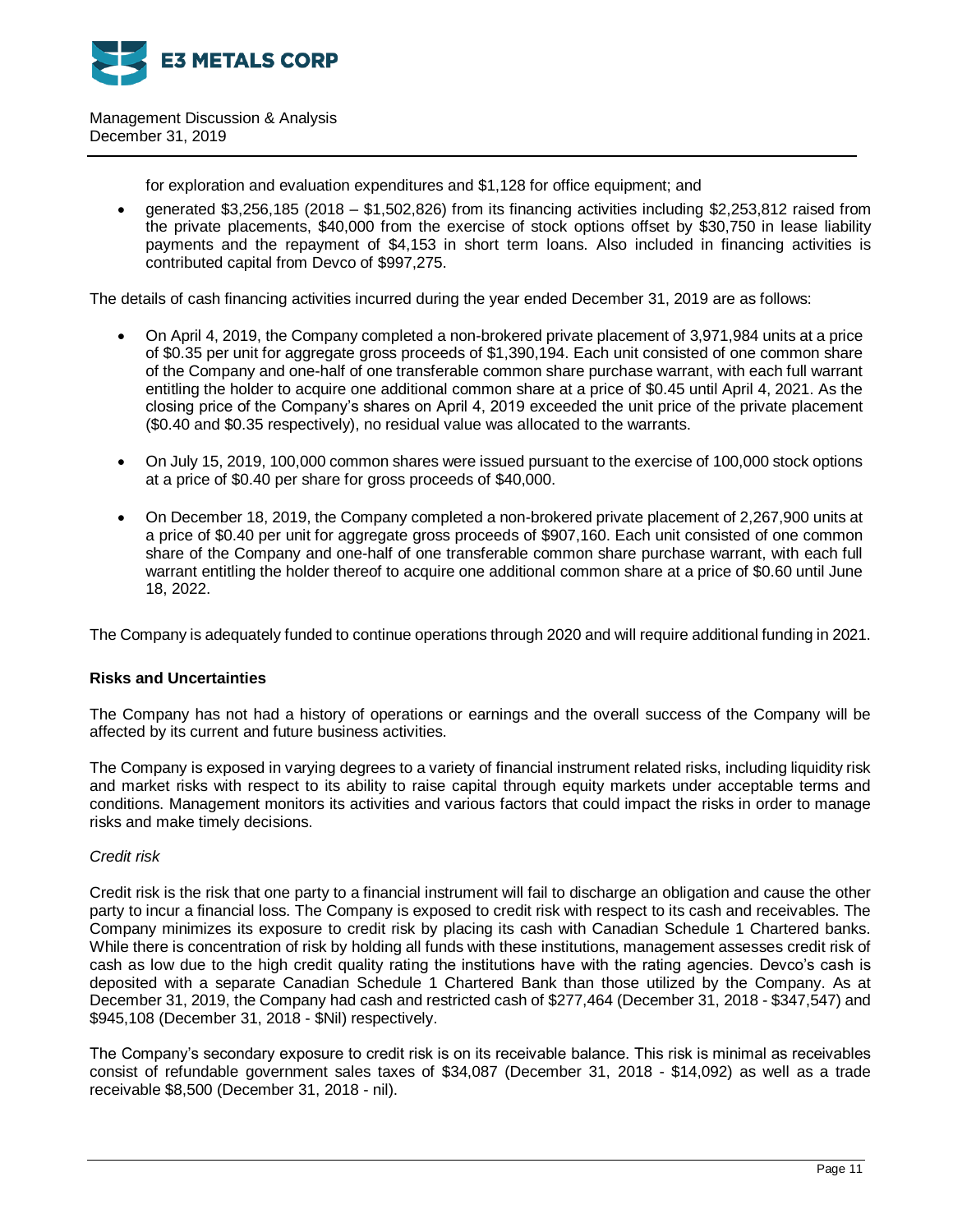

### *Currency risk*

The Company's current direct operations are not exposed to significant foreign currency risk. The majority of Devco's cash is held in \$US, so the Company is exposed to \$CDN/\$US foreign currency risk on 50% of Devco's cash. Devco does not have any hedging facilities in place.

### *Interest rate risk*

Interest rate risk is the risk that the fair value or future cash flows of a financial instrument will fluctuate because of changes in the market interest rates. The fair value of the Company's financial instruments is relatively unaffected by changes in interest rates. The Company is exposed to interest rate risk on its bank deposit, which earns interest at a variable rate. Based on the cash balance at December 31, 2019, the effect of a 10% fluctuation in interest rates would not be material.

### *Liquidity risk*

Liquidity risk is the risk that the Company will not be able to meet its financial obligations as they fall due. The Company's objective in managing liquidity risk is to maintain sufficient readily available reserves in order to meet its liquidity requirements at any point in time. The Company tries to achieve this by maintaining sufficient cash to cover current liabilities as they mature.

As at December 31, 2019, the Company had a working capital of \$1,054,201 (December 31, 2018 - \$258,553). As at December 31, 2019, the Company had a cash balance of \$277,464 (2018 - \$347,547) and restricted cash \$945,108 (2018 - \$Nil), which is sufficient to pay its current liabilities of \$455,693 (2018 - \$122,501) and to continue operations in the short-term. The Company is adequately funded to continue operations through 2020 and will require additional funding in 2021.

As a result of the Joint Development Agreement with Livent, the Company expects that Devco will have sufficient funds to finalize the Direct Lithium Extraction technology development and confirm commercial feasibility of the technology through the construction of a pilot plant.

Funding risk is the risk that market conditions will impact the Company's ability to raise capital through equity markets under acceptable terms and conditions. While the Company has been successful in raising capital in the past, there is no guarantee it will be able to do so in the future.

### **Off-Balance Sheet Arrangements**

The Company does not utilize off-balance sheet arrangements.

### **Transactions with Related Parties**

Key management personnel are persons responsible for planning, directing and controlling activities of an entity, and include executive and non-executive directors and officers.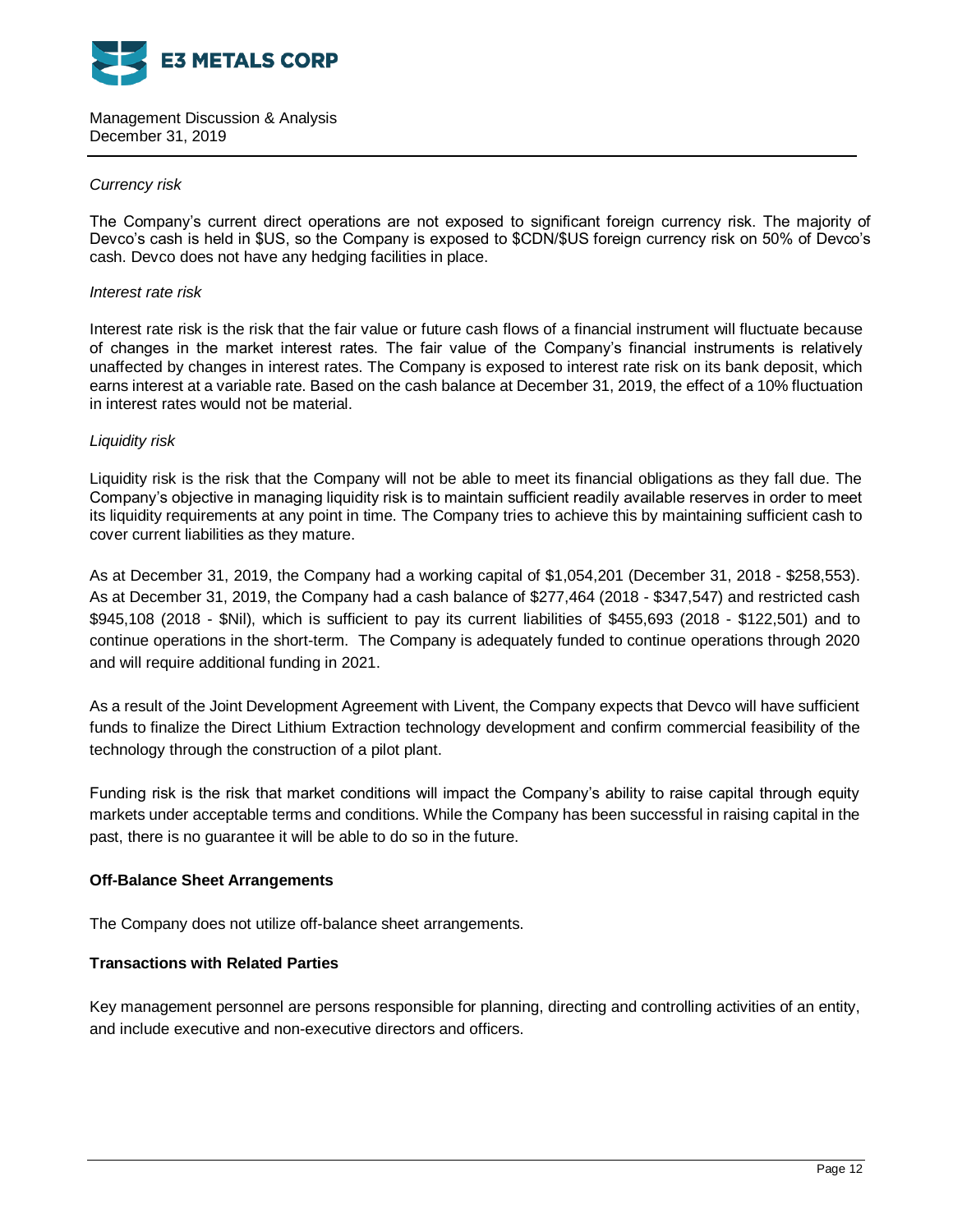

During the year ended December 31, 2019 and 2018, the remuneration of the key management personnel was as follows:

| Year ended December 31,              | 2019           | 2018 |         |
|--------------------------------------|----------------|------|---------|
| Management salaries and benefits (i) | 313,245<br>S   |      | 301,600 |
| Consulting fees (ii)                 | 95,760         |      | 30,150  |
| Share-based compensation (iii)       | 34,718         |      | 33,524  |
| Administrative fees (iv)             | $\blacksquare$ |      | 18,750  |
| Total                                | 415,723        |      | 384,024 |

(i) In 2017, the Company entered into employment agreements (as amended) with the CEO and the VP Corporate Affairs and Exploration of the Company that ratify annual compensation of \$145,000 plus benefits for each individual. On April 1, 2019, the annual compensation for the CEO and VP of Project Development increased to \$152,250 plus benefits. During the year ended December 31, 2019, the Company paid gross management salaries and benefits of \$313,245 (2018 - \$301,600) pursuant to these agreements.

- (ii) On May 10, 2018, the Company entered into an agreement with The CFO Centre Limited to provide part-time CFO services to the Company on a contract basis. For the year ended December 31, 2019, the Company paid \$95,760 (2018 - \$30,150) in fees pursuant to the agreement of which \$80,100 related to 2019 services.
- (iii) The Company recognised share-based compensation of \$34,718 (2018 -\$33,524) on the vested portions of the stock options granted to the CEO, CFO and VP Corporate Affairs and Exploration of the Company for the year ended December 31, 2019.
- (iv) Effective July 1, 2015, the Company had a 3 year-term agreement with Varshney Capital Corp. ("VCC"), a company partially controlled by a common director, to provide management and administrative services to the Company in exchange for a monthly fee of \$2,500 and \$3,000, respectively. On March 1, 2017, the Company terminated its management and administrative services agreement with VCC and paid a reduced management service fee of \$500 for the month of February 2017.

Effective June 1, 2017, the Company entered into a new agreement with VCC to provide accounting and administrative services to the Company in exchange for a monthly fee of \$3,750. This agreement terminated on May 31, 2018.

During the year ended December 31, 2019, the Company paid \$Nil (2018 - \$18,750) for administrative fees to VCC.

At December 31, 2019, a total of \$15,109 (December 31, 2018 - \$22,465) was due to directors and officers of the Company or their related companies for reimbursement of travel and project related expenses and consulting fees.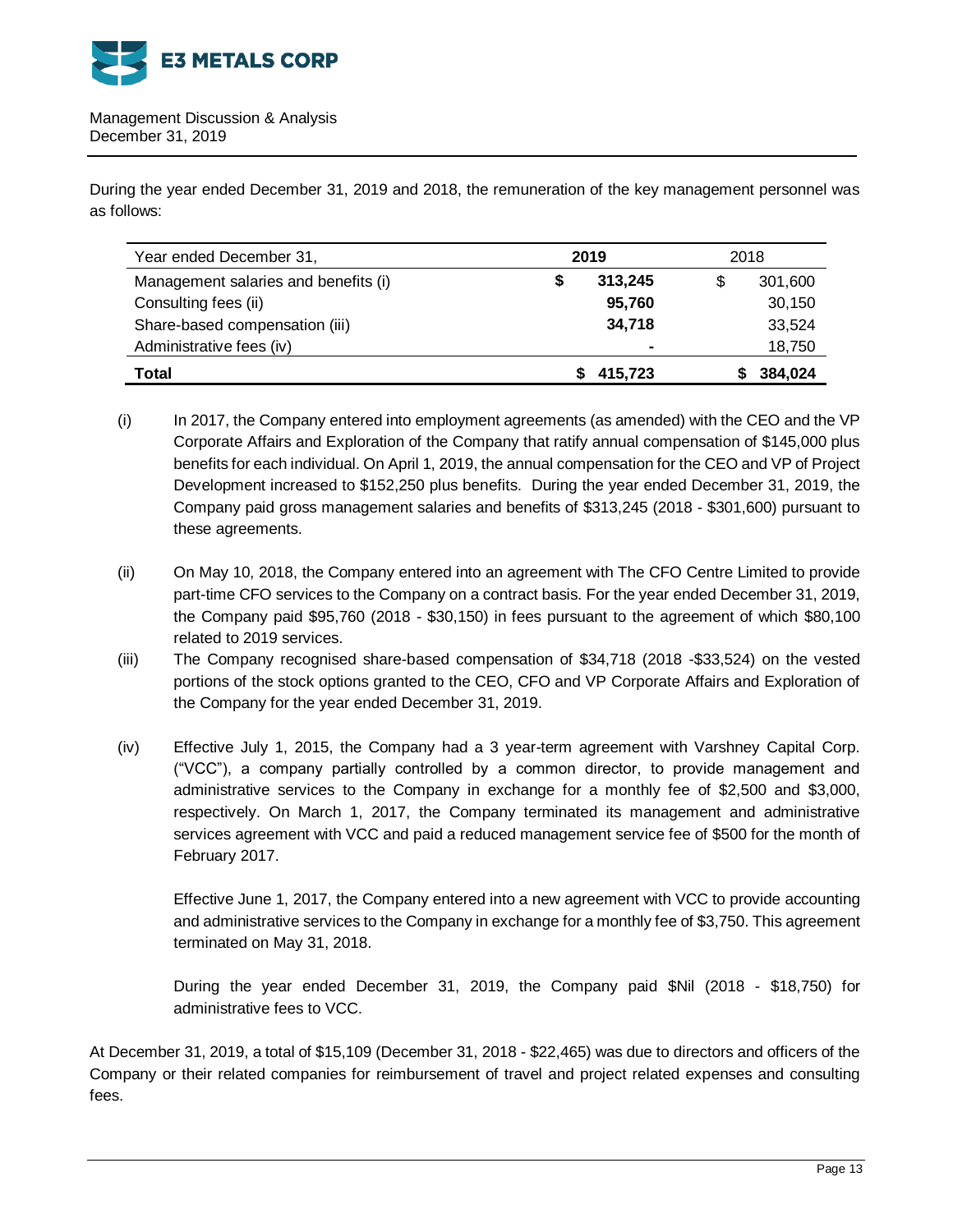

During the year ended December 31, 2018, 25,000 share purchase warrants were exercised by the VP of Project Development at \$0.30 per share for gross proceeds of \$7,500.

# **Subsequent Events**

On February 5, 2020, the Company issued 75,000 common shares pursuant to the exercise of 75,000 stock options at a price of \$0.40 per share.

On March 2, 2020, the Company closed of the second tranche of its non-brokered private placement financing announced on November 20, 2019 by issuing 3,004,500 units at a price of \$0.40 per unit for total gross proceeds of \$1,201,800. Each unit is comprised of one common share and one-half of one common share purchase warrant. Each whole common share purchase warrant entitles the holder to acquire one additional common share at an exercise price of \$0.60 for a period of 30 months following the date of issuance. Commissions comprised of \$18,000 cash and 45,000 broker warrants were issued in connection with the second tranche closing. Broker warrants issued carry the same terms as the Warrants.

The impact of the Covid-19 pandemic on the world's financial markets may make it a significant challenge for the Company to raise new equity. On the advice of the Canadian public health authorities E3 Metals has temporarily ceased all non-essential travel and have implemented a work from home program for all staff. As of the date of these financial statements, the laboratory development work continues, however we do anticipate some delays as our partners, specifically GreenCentre Canada and Livent Corp., implement their own safety protocols.

On March 23, 2020, Alberta Energy announced it would offer one-year extensions for Metallic and Industrial Mineral permits expiring from March 20, 2020 up to and including December 31, 2020. The Company will make application for these extensions, which will defer certain MIM expenditures.

# **Proposed Transactions**

The Company does not have any proposed transactions, however it is in discussions with a number of strategic companies regarding the commercialization of its project development in Alberta.

# **Critical Accounting Estimates**

Information provided in this report, including the financial statements, is the responsibility of management. In the preparation of these statements, estimates are sometimes necessary to make a determination of future value for certain assets or liabilities. Management believes such estimates have been based on careful judgments and have been properly reflected in the accompanying financial statements. Management maintains a system of internal controls to provide reasonable assurances that the Company's assets are safeguarded and to facilitate the preparation of relevant and timely information.

### **Changes in Accounting Policies including Initial Adoption**

On January 1, 2019, the Company adopted the new IASB Lease Standard IFRS 16 - Leases. IFRS 16 requires that former operating leases be capitalized and recognized on the consolidated balance sheet by the lessee. Lease assets and liabilities are initially measured at the present value of the unavoidable lease payments and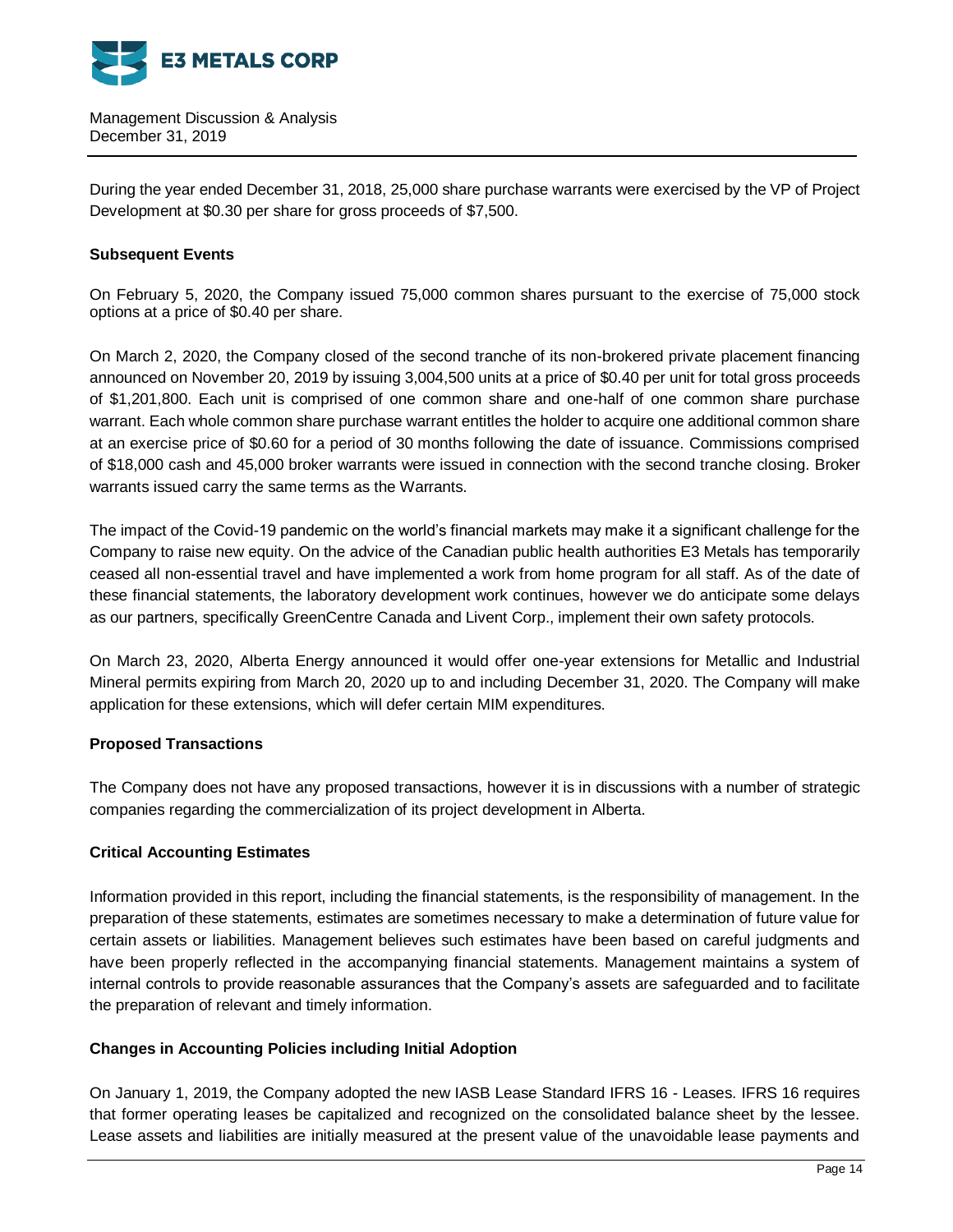

amortized over the lease term. The Company adopted IFRS 16 using a modified retrospective approach. The modified retrospective approach does not require restatement of prior period financial information and recognizes the cumulative effect of IFRS 16 prior to January 1, 2019 as an adjustment to the opening retained deficit and applies the standard prospectively.

The Company has an office lease which expires May 1, 2022 and has determined that the office lease is a finance lease based on the following:

- The lease is for an identifiable asset;
- E3 is the beneficiary of all the economic benefits of the lease;
- Subject to the terms of the lease, E3 has the right to direct the use of the asset; and
- The lessor does not have substitution rights.

On adoption, the Company recorded a lease liability of \$92,273 to reflect the present value of the remaining lease payments, discounted at E3's incremental borrowing rate of 8%. It also recorded a right of use asset of \$86,934. On a monthly basis, the company reduces the lease liability as monthly lease payments are made and records interest expense on the outstanding amount of the liability using the incremental borrowing rate. It also records amortization expense of the right of use asset on a straight-line basis utilizing the initial five year term of the lease. The incremental borrowing rate was determined by using the rate of a short-term loan the Company entered into in 2018 and which was retired in 2019.

The Company also elected to apply the following methods as permitted under the standard:

- Leases with terms ending within 12 months are recognized as short-term leases.
- Short-term leases and leases of low value assets that have been identified are not recognized on the consolidated statement of financial position. Expenses for these leases are recognized as incurred with the amounts disclosed in the notes to the consolidated financial statements.
- The provision for leases previously recognized was applied to the value of the associated right-of-use asset. In this case, no impairment assessment was performed under IAS 36 Impairment

The terms of the Company's office lease allowed for early termination by providing notice of termination six months prior to end of the initial three year lease period. On November 28, 2019, the Company provided notice to terminate its office lease effective May 31, 2020. Pursuant to IFRS 16, this meets the conditions of a lease modification, which has been calculated effective December 1, 2019.

# **Going concern**

As at December 31, 2019, the Company has not generated revenues from operations and has an accumulated deficit of \$19,923,250 (December 31, 2018 – \$17,546,133) including a net loss of \$2,371,778 (2018 – \$1,379,487) incurred during the year ended December 31, 2019. The Company expects to incur further losses in the development of its business, all of which casts significant doubt about the Company's ability to continue as a going concern. The Company may continue to have capital requirements in excess of its currently available resources. The Company will require financing to continue its business plan in 2021, and there can be no assurance that such financing will be available or, if available, that it will be on reasonable terms.